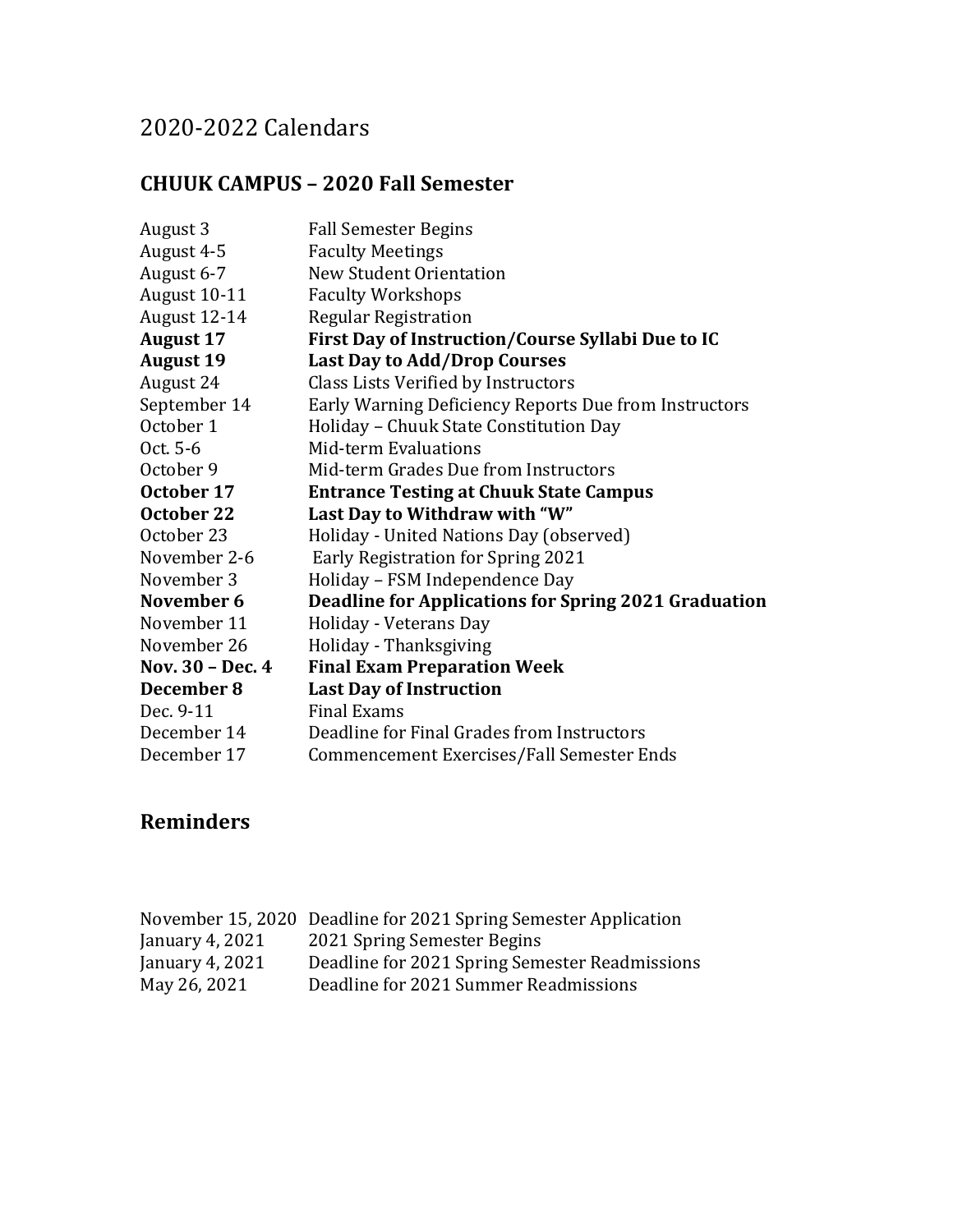## **CHUUK CAMPUS - 2021 Spring Semester**

| January 4           | <b>Spring Semester Begins</b>                             |
|---------------------|-----------------------------------------------------------|
| January 4-5         | <b>Faculty Workshops</b>                                  |
| January 6-8         | Registration                                              |
| <b>January 11</b>   | First Day of Instruction/Course Syllabi Due to IC         |
| January 13          | <b>Last Day to Add/Drop Courses</b>                       |
| January 18          | Class Lists Verified by Instructors                       |
| January 27 – Feb. 5 | Entrance Testing at Chuuk State Campuses/High Schools     |
| February 8          | Early Warning Deficiency Reports Due from Instructors     |
| March 1-2           | Mid-term Evaluations                                      |
| March 5             | Mid-Term Grades Due from Instructors                      |
| March 19            | Last Day to Withdraw With "W"                             |
| April 5-9           | <b>Early Registration for Summer 2021</b>                 |
| March 29-April 2    | <b>Easter Recess for students</b>                         |
| March 30            | <b>Faculty Professional Development Day</b>               |
| March 31            | Holiday - Cultural Day                                    |
| April 1             | <b>COM-FSM Founding Day</b>                               |
| April 2             | Holiday - Good Friday                                     |
| <b>April 9</b>      | <b>Deadline for Applications for Fall 2021 Graduation</b> |
| April 16            | College Fair & Career Exhibitions                         |
| April 26-May 4      | <b>Final Exam Preparation Week</b>                        |
| May 4               | <b>Last Day of Instruction</b>                            |
| May 5-7             | <b>Final Exams</b>                                        |
| May 10              | Holiday - FSM Constitution Day                            |
| May 11              | Deadline for Final Grades from Instructors                |
| May 14              | <b>Commencement Exercises/Spring Semester Ends</b>        |
|                     |                                                           |

| May 27-28         | Registration                                         |
|-------------------|------------------------------------------------------|
| May 28            | <b>Faculty Summer Contracts Begin</b>                |
| May 28            | <b>Faculty Meeting</b>                               |
| <b>May 31</b>     | First Day of Instruction/Course Syllabi Due to IC    |
| June 1            | <b>Last Day to Add/Drop Courses</b>                  |
| June 2            | Class Lists Verified by Instructors                  |
| June 14           | Early Warning Deficiency Report Due from Instructors |
| June 21-22        | Mid-term Evaluations                                 |
| June 24           | Mid-term Grades Due from Instructors                 |
| June 25           | Mid-term Break (no school)                           |
| June $28$ -July 2 | Early Registration for Fall 2021                     |
| July 2            | Last Day to Withdraw with "W"                        |
| July 14           | <b>Last Day of Instructions</b>                      |
| July 15-16        | <b>Final Exams</b>                                   |
|                   |                                                      |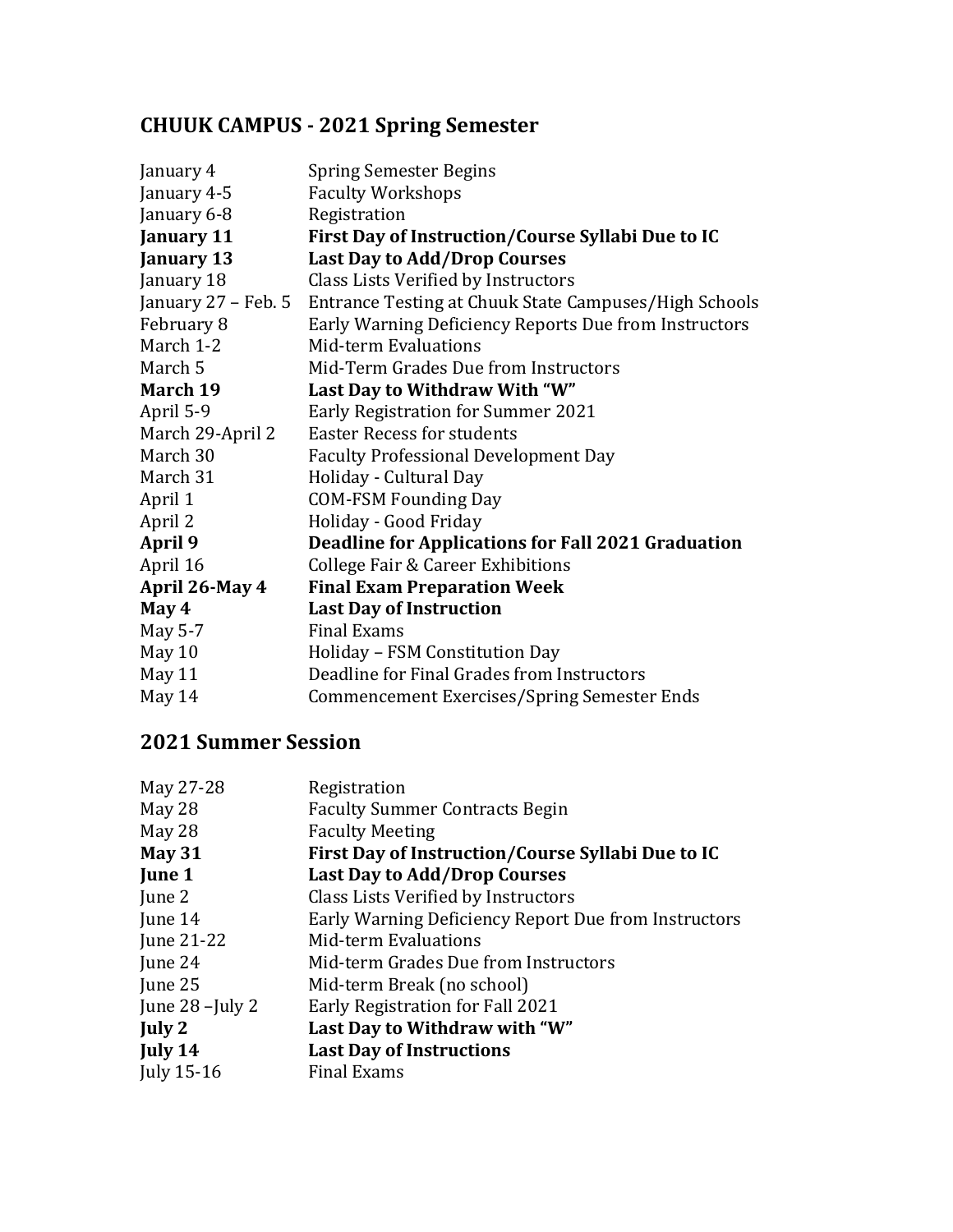## **KOSRAE CAMPUS - 2020 Fall Semester**

| August 3         | <b>Fall Semester Begins</b>                                 |
|------------------|-------------------------------------------------------------|
| August 4-5       | <b>Faculty Meetings</b>                                     |
| August 6-7       | <b>New Student Orientation</b>                              |
| August 10-11     | <b>Faculty Workshops</b>                                    |
| August 12-14     | <b>Regular Registration</b>                                 |
| <b>August 17</b> | First Day of Instruction/Course Syllabi Due to IC           |
| <b>August 19</b> | <b>Last Day to Add/Drop Courses</b>                         |
| August 21        | Holiday-Gospel Day                                          |
| August 24        | Class Lists Verified by Instructors                         |
| September 8      | Holiday - Kosrae Liberation Day                             |
| September 14     | Early Warning Deficiency Reports Due from Instructors       |
| Oct. 5-6         | Mid-term Evaluations                                        |
| October 9        | Mid-term Grades Due from Instructors                        |
| October 16       | <b>Entrance Testing at Kosrae State Campus</b>              |
| October 22       | Last Day to Withdraw with "W"                               |
| October 23       | Holiday - United Nations Day (observed)                     |
| November 2-6     | Early Registration for Spring 2021                          |
| November 3       | Holiday - FSM Independence Day                              |
| November 6       | <b>Deadline for Applications for Spring 2021 Graduation</b> |
| November 11      | Holiday - Veterans Day                                      |
| November 26      | Holiday - Thanksgiving                                      |
| Nov. 30 - Dec. 4 | <b>Final Exam Preparation Week</b>                          |
|                  |                                                             |
| December 8       | <b>Last Day of Instruction</b>                              |
| Dec. 9-11        | <b>Final Exams</b>                                          |
| December 14      | Deadline for Final Grades from Instructors                  |

|                   | November 15, 2020 Deadline for 2021 Spring Semester Application |
|-------------------|-----------------------------------------------------------------|
| January 4, $2021$ | 2021 Spring Semester Begins                                     |
| January 4, 2021   | Deadline for 2021 Spring Semester Readmissions                  |
| May 26, 2021      | Deadline for 2021 Summer Readmissions                           |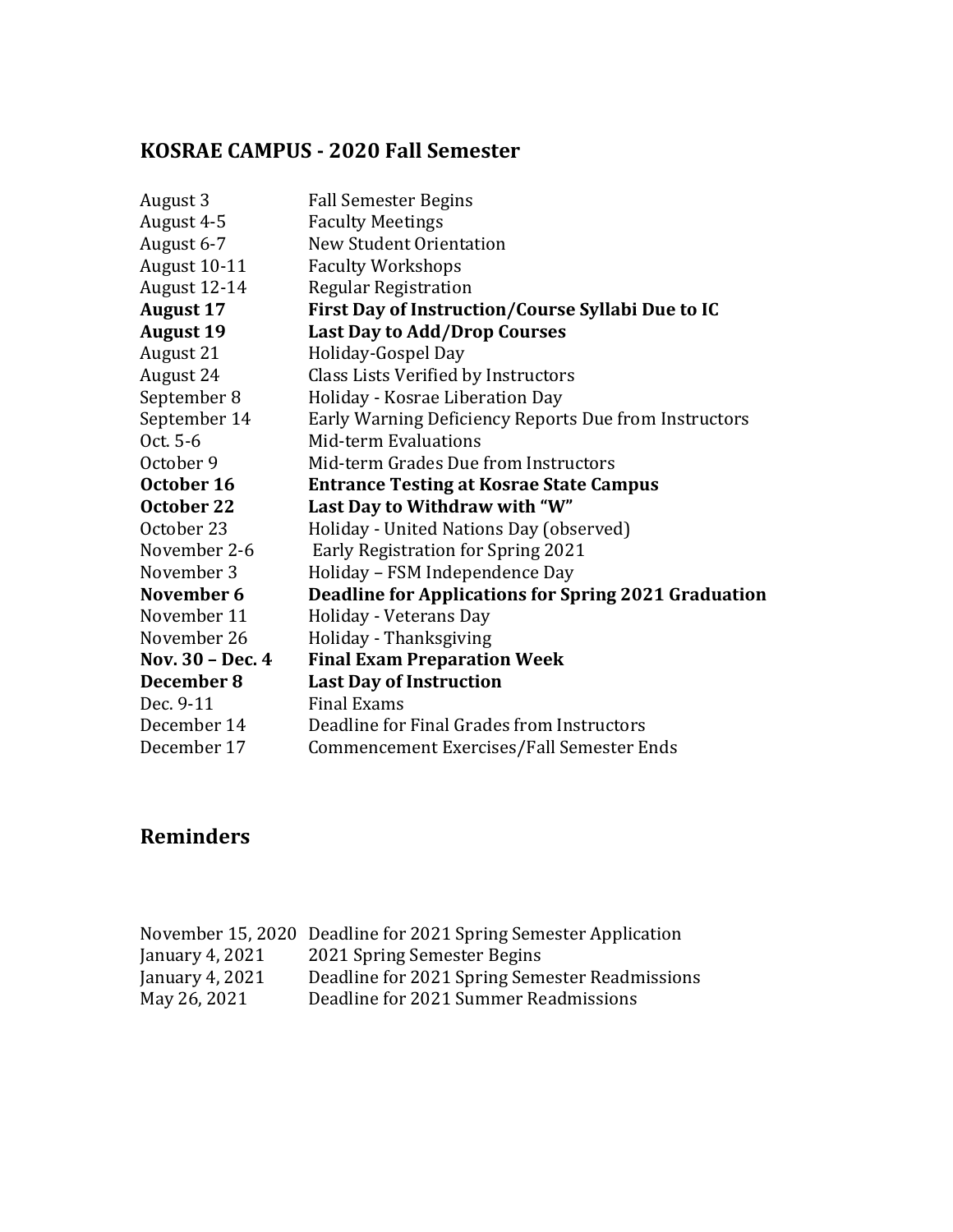## **KOSRAE CAMPUS - 2021 Spring Semester**

| January 4         | <b>Spring Semester Begins</b>                            |
|-------------------|----------------------------------------------------------|
| January 4-5       | <b>Faculty Workshops</b>                                 |
| January 6-8       | Registration                                             |
| <b>January 11</b> | First Day of Instruction/Course Syllabi Due to IC        |
| January 13        | <b>Last Day to Add/Drop Courses</b>                      |
| January 18        | Class Lists Verified by Instructors                      |
| January 25-26     | Entrance Testing at Kosrae State Campuses/High Schools   |
| February 8        | Early Warning Deficiency Reports Due from Instructors    |
| March 1-2         | Mid-term Evaluations                                     |
| March 5           | Mid-Term Grades Due from Instructors                     |
| March 19          | Last Day to Withdraw With "W"                            |
| April 5-9         | <b>Early Registration for Summer 2021</b>                |
| March 29-April 2  | <b>Easter Recess for students</b>                        |
| March 30          | <b>Faculty Professional Development Day</b>              |
| March 31          | Holiday - Cultural Day                                   |
| April 1           | <b>COM-FSM Founding Day</b>                              |
| April 2           | Holiday - Good Friday                                    |
| April 9           | <b>Deadline for Applications for Fall 2021Graduation</b> |
| April 12          | <b>College Fair &amp; Career Exhibitions</b>             |
| April 26-May 4    | <b>Final Exam Preparation Week</b>                       |
| May 4             | <b>Last Day of Instruction</b>                           |
| May 5-7           | <b>Final Exams</b>                                       |
| May 10            | Holiday - FSM Constitution Day                           |
| May 11            | Deadline for Final Grades from Instructors               |
| May 14            | Commencement Exercises/Spring Semester Ends              |

| May 27-28       | Registration                                         |
|-----------------|------------------------------------------------------|
| May 28          | <b>Faculty Summer Contracts Begin</b>                |
| May 28          | <b>Faculty Meeting</b>                               |
| <b>May 31</b>   | First Day of Instruction/Course Syllabi Due to IC    |
| June 1          | <b>Last Day to Add/Drop Courses</b>                  |
| June 2          | Class Lists Verified by Instructors                  |
| June 14         | Early Warning Deficiency Report Due from Instructors |
| June 21-22      | <b>Mid-term Evaluations</b>                          |
| June 24         | Mid-term Grades Due from Instructors                 |
| June 25         | Mid-term Break (no school)                           |
| June 28 -July 2 | Early Registration for Fall 2021                     |
| July 2          | Last Day to Withdraw with "W"                        |
| July 14         | <b>Last Day of Instructions</b>                      |
| July 15-16      | <b>Final Exams</b>                                   |
|                 |                                                      |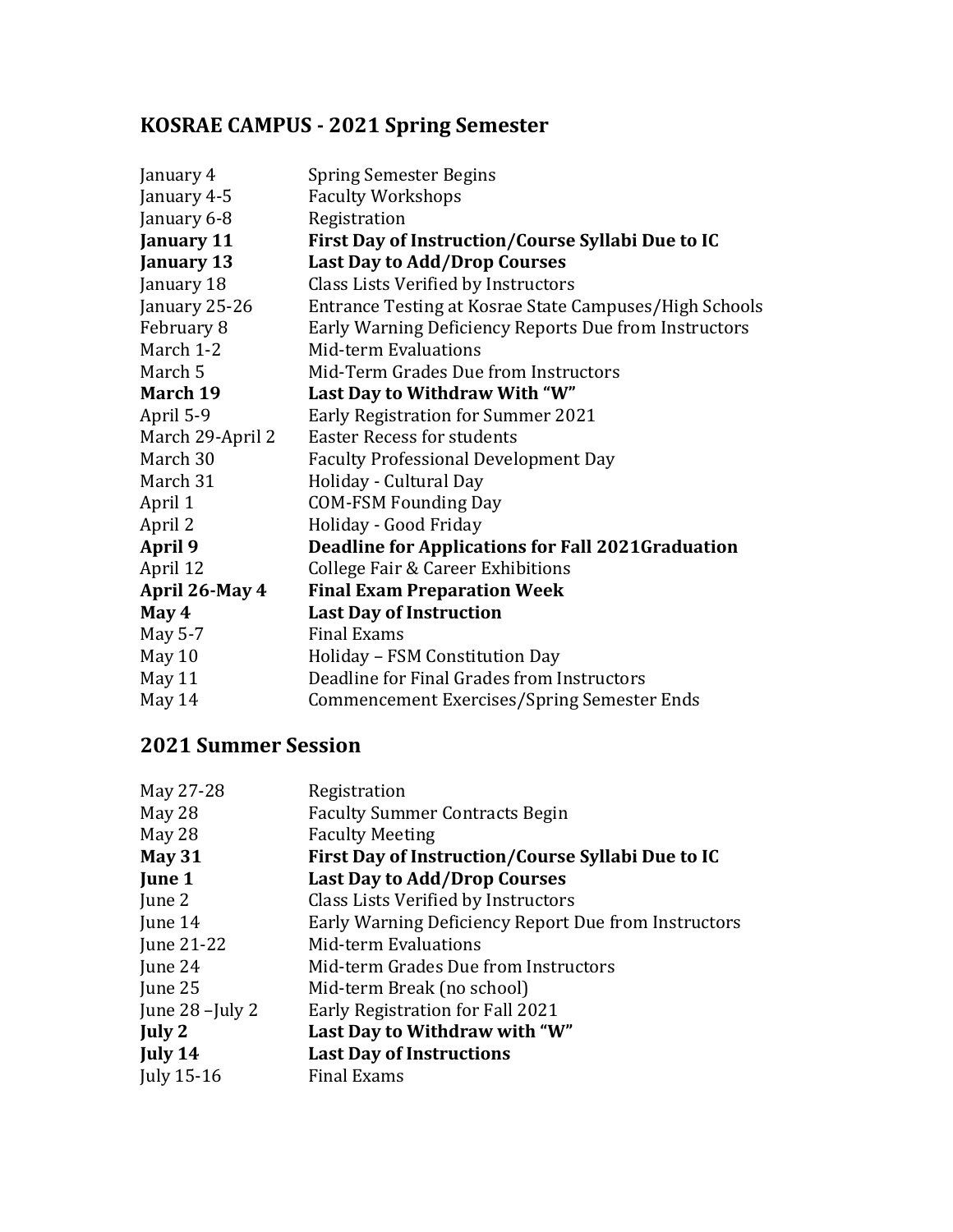### **NATIONAL & CAREER & TECHNICAL EDCUATION CENTER (CTEC)- 2020 Fall Semester**

| August 3         | <b>Fall Semester Begins</b>                                 |
|------------------|-------------------------------------------------------------|
| August 4-5       | <b>Faculty Meetings</b>                                     |
| August 6-7       | <b>New Student Orientation</b>                              |
| August 10-11     | <b>Faculty Workshops</b>                                    |
| August 12-14     | <b>Regular Registration</b>                                 |
| <b>August 17</b> | First Day of Instruction/Course Syllabi Due to IC           |
| <b>August 19</b> | <b>Last Day to Add/Drop Courses</b>                         |
| August 24        | Class Lists Verified by Instructors                         |
| August 28        | Convocation                                                 |
| September 11     | Holiday - Pohnpei Liberation Day                            |
| September 14     | Early Warning Deficiency Reports Due from Instructors       |
| Oct. 5-6         | Mid-term Evaluations                                        |
| October 9        | Mid-term Grades Due from Instructors                        |
| October 17       | <b>Entrance Testing at CTEC</b>                             |
| October 22       | Last Day to Withdraw with "W"                               |
| October 23       | Holiday - United Nations Day (observed)                     |
|                  |                                                             |
| November 2-6     | Early Registration for Spring 2021                          |
| November 3       | Holiday - FSM Independence Day                              |
| November 6       | <b>Deadline for Applications for Spring 2021 Graduation</b> |
| November 9       | Holiday - Pohnpei Constitution Day (observed)               |
| November 11      | Holiday - Veterans Day                                      |
| Nov. 30 - Dec. 4 | <b>Final Exam Preparation Week</b>                          |
| December 8       | <b>Last Day of Instruction</b>                              |
| Dec. 9-11        | <b>Final Exams</b>                                          |
| December 14      | Deadline for Final Grades from Instructors                  |

|                 | November 15, 2020 Deadline for 2021 Spring Semester Application |
|-----------------|-----------------------------------------------------------------|
| January 4, 2021 | 2021 Spring Semester Begins                                     |
| January 4, 2021 | Deadline for 2021 Spring Semester Readmissions                  |
| May 26, 2021    | Deadline for 2021 Summer Readmissions                           |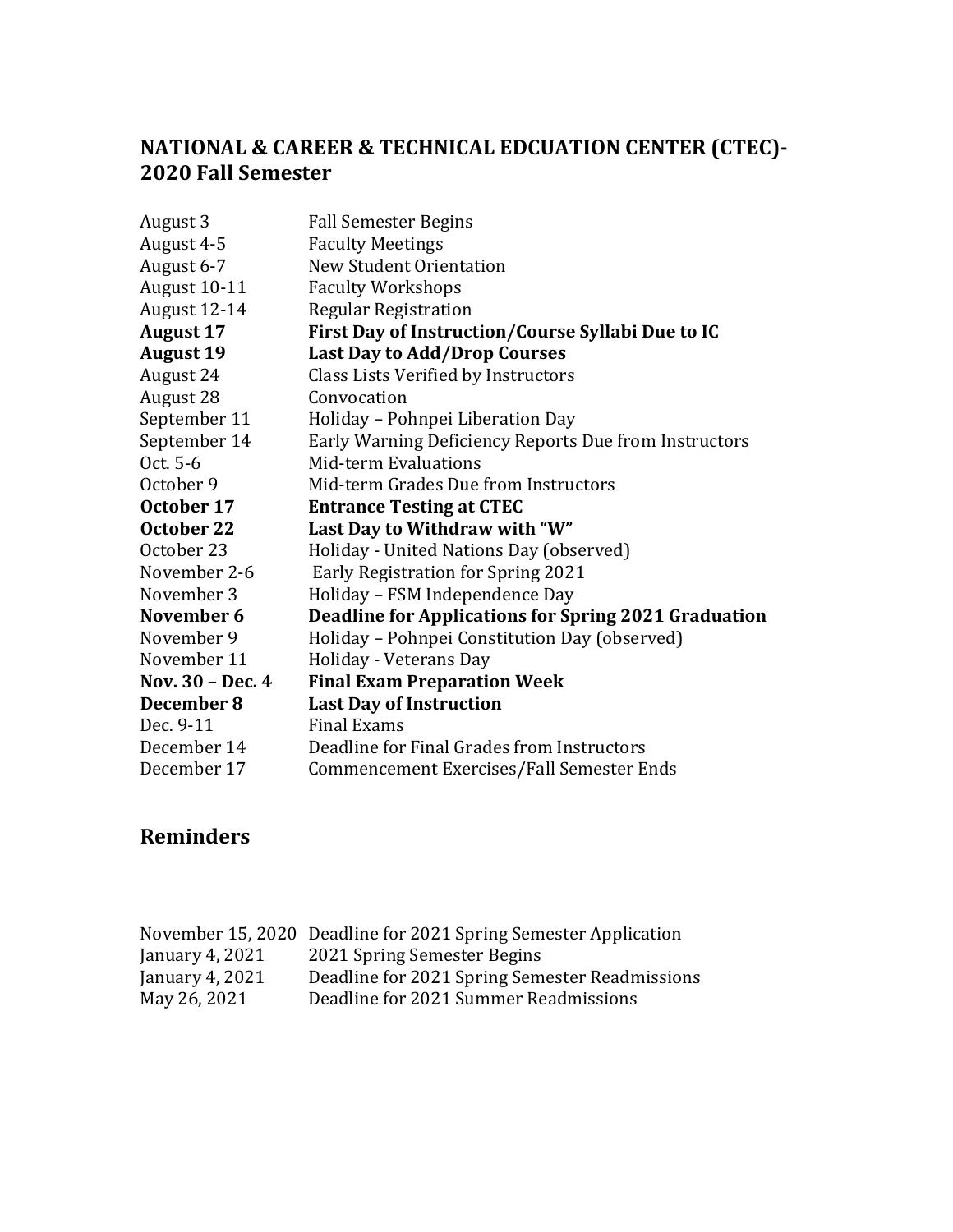### **NATIONAL & CAREER & TECHNICAL EDUCATION CENTER (CTEC)- 2021 Spring Semester**

| January 4        | <b>Spring Semester Begins</b>                         |
|------------------|-------------------------------------------------------|
| January 4-5      | <b>Faculty Workshops</b>                              |
| January 6-8      | Registration                                          |
| January 11       | First Day of Instruction/Course Syllabi Due to IC     |
| January 13       | <b>Last Day to Add/Drop Courses</b>                   |
| January 18       | Class Lists Verified by Instructors                   |
| January 25-Feb 6 | Entrance Testing at CTEC/High Schools                 |
| February 8       | Early Warning Deficiency Reports Due from Instructors |
| March 1-2        | Mid-term Evaluations                                  |
| March 5          | Mid-Term Grades Due from Instructors                  |
| March 19         | Last Day to Withdraw With "W"                         |
| April 5-9        | <b>Early Registration for Summer 2021</b>             |
| March 29-April 2 | <b>Easter Recess for students</b>                     |
| March 30         | <b>Faculty Professional Development Day</b>           |
| March 31         | Holiday - Cultural Day                                |
| April 1          | <b>COM-FSM Founding Day</b>                           |
| April 2          | Holiday - Good Friday                                 |
| April 9          | Deadline for Applications for Fall 2021 Graduation    |
| April 15 & 16    | <b>College Fair &amp; Career Exhibitions</b>          |
| April 26-May 4   | <b>Final Exam Preparation Week</b>                    |
| May 4            | <b>Last Day of Instruction</b>                        |
| May 5-7          | <b>Final Exams</b>                                    |
| May 10           | Holiday - FSM Constitution Day                        |
| May 11           | Deadline for Final Grades from Instructors            |
| May 14           | Commencement Exercises/Spring Semester Ends           |

| Registration                                         |
|------------------------------------------------------|
| <b>Faculty Summer Contracts Begin</b>                |
| <b>Faculty Meeting</b>                               |
| First Day of Instruction/Course Syllabi Due to IC    |
| <b>Last Day to Add/Drop Courses</b>                  |
| Class Lists Verified by Instructors                  |
| Early Warning Deficiency Report Due from Instructors |
| Mid-term Evaluations                                 |
| Mid-term Grades Due from Instructors                 |
| Mid-term Break (no school)                           |
| Early Registration for Fall 2021                     |
| Last Day to Withdraw with "W"                        |
| <b>Last Day of Instructions</b>                      |
| <b>Final Exams</b>                                   |
|                                                      |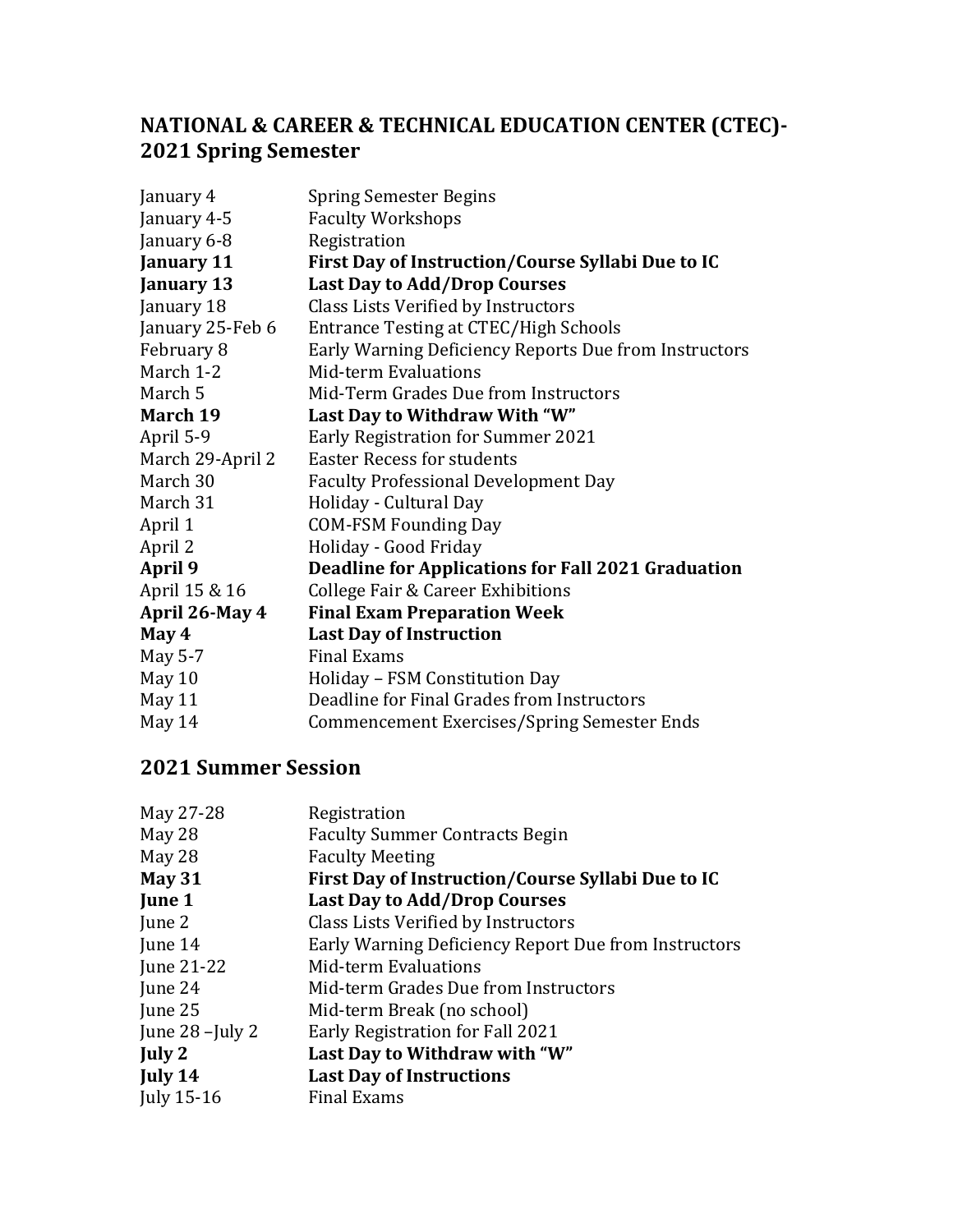## **YAP CAMPUS - 2020 Fall Semester**

| August 3         | <b>Fall Semester Begins</b>                                 |
|------------------|-------------------------------------------------------------|
| August 4-5       | <b>Faculty Meetings</b>                                     |
| August 6-7       | <b>New Student Orientation</b>                              |
| August 10-11     | <b>Faculty Workshops</b>                                    |
| August 12-14     | <b>Regular Registration</b>                                 |
| <b>August 17</b> | First Day of Instruction/Course Syllabi Due to IC           |
| <b>August 19</b> | <b>Last Day to Add/Drop Courses</b>                         |
| August 24        | Class Lists Verified by Instructors                         |
| September 14     | Early Warning Deficiency Reports Due from Instructors       |
| Oct. 5-6         | <b>Mid-term Evaluations</b>                                 |
| October 9        | Mid-term Grades Due from Instructors                        |
| October 16       | <b>Entrance Testing at Yap</b>                              |
| October 22       | Last Day to Withdraw with "W"                               |
| October 23       | Holiday - United Nations Day (observed)                     |
| November 2-6     | Early Registration for Spring 2021                          |
| November 2       | Holiday - FSM Independence Day (observed)                   |
| November 6       | <b>Deadline for Applications for Spring 2021 Graduation</b> |
| November 11      | Holiday - Veterans Day                                      |
| Nov. 30 - Dec. 4 | <b>Final Exam Preparation Week</b>                          |
| December 7       | <b>Last Day of Instruction</b>                              |
| Dec. 8-10        | <b>Final Exams</b>                                          |
| December 11      | Deadline for Final Grades from Instructors                  |
| December 17      | Commencement Exercises/Fall Semester Ends                   |
| December 24      | Holiday - Yap State Constitution Day                        |
|                  |                                                             |

|                 | November 15, 2020 Deadline for 2021 Spring Semester Application |
|-----------------|-----------------------------------------------------------------|
| January 4, 2021 | 2021 Spring Semester Begins                                     |
| January 4, 2021 | Deadline for 2021 Spring Semester Readmissions                  |
| May 26, 2021    | Deadline for 2021 Summer Readmissions                           |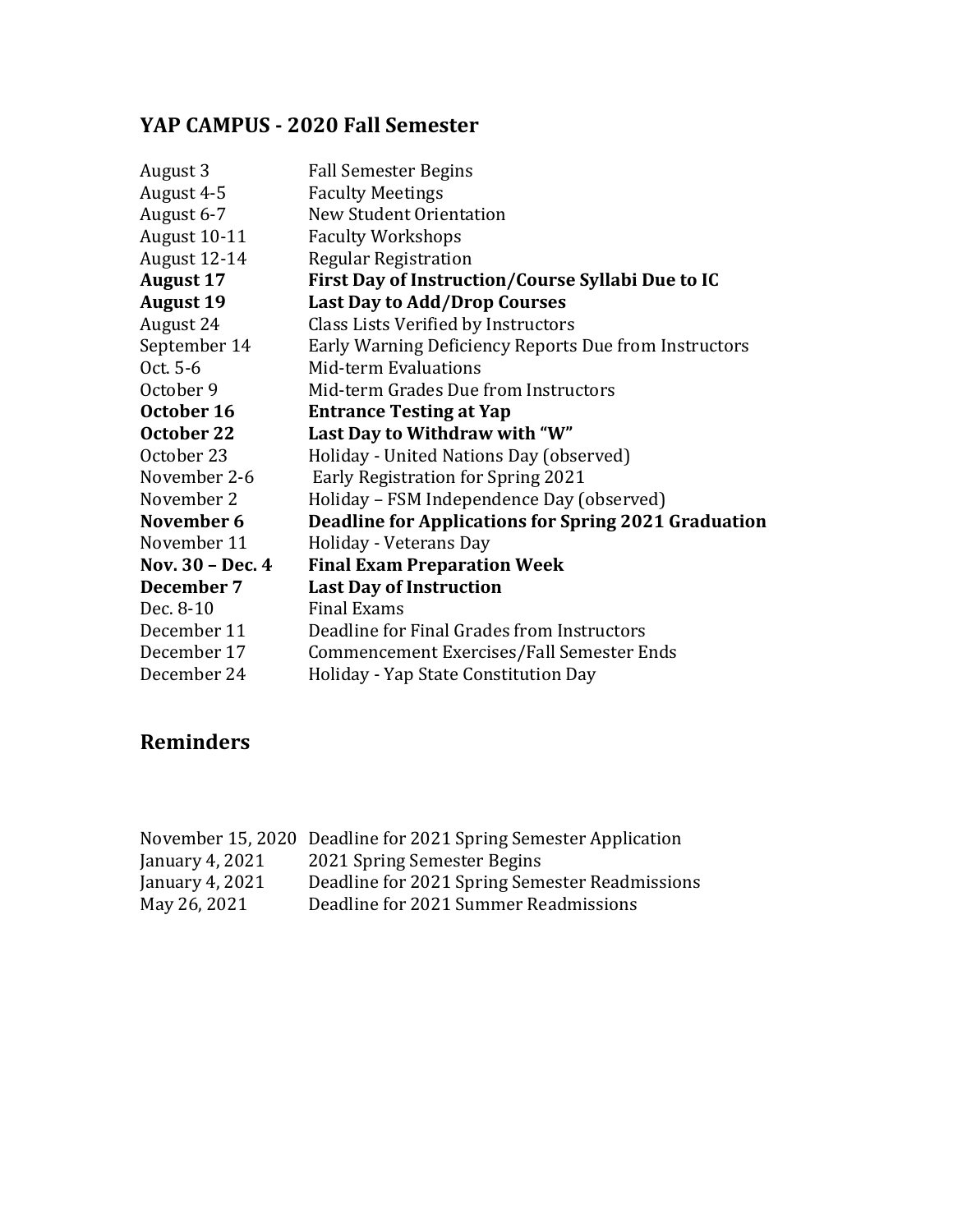# **YAP CAMPUS - 2021 Spring Semester**

| January 4         | <b>Spring Semester Begins</b>                         |
|-------------------|-------------------------------------------------------|
| January 4-5       | <b>Faculty Workshops</b>                              |
| January 6-8       | Registration                                          |
| <b>January 11</b> | First Day of Instruction/Course Syllabi Due to IC     |
| <b>January 13</b> | <b>Last Day to Add/Drop Courses</b>                   |
| January 18        | Class Lists Verified by Instructors                   |
| February 3-5      | Entrance Testing at Yap Campus/High Schools           |
| February 8        | Early Warning Deficiency Reports Due from Instructors |
| March 1-2         | Holiday - Yap Days                                    |
| March 3-4         | <b>Mid-Term Evaluations</b>                           |
| March 5           | Mid-Term Grades Due from Instructors                  |
| March 19          | Last Day to Withdraw With "W"                         |
| March 29-April 2  | <b>Easter Recess for students</b>                     |
| March 30          | <b>Faculty Professional Development Day</b>           |
| March 31          | Holiday - Cultural Day                                |
| April 1           | <b>COM-FSM Founding Day</b>                           |
| April 2           | Holiday - Good Friday                                 |
| April 5-9         | Early Registration for Summer 2021                    |
| April 9           | Deadline for Applications for Fall 2021 Graduation    |
| April 16          | <b>College Fair &amp; Career Exhibitions</b>          |
| May 3-May 4       | <b>Final Exam Preparation Week</b>                    |
| May 6             | <b>Last Day of Instruction</b>                        |
| May 10            | Holiday - FSM Constitution Day                        |
| May 11-13         | <b>Final Exams</b>                                    |
| May 17            | Deadline for Final Grades from Instructors            |
| May 20            | <b>Commencement Exercises/Spring Semester Ends</b>    |

| Registration                                         |
|------------------------------------------------------|
| <b>Faculty Summer Contracts Begin</b>                |
| <b>Faculty Meeting</b>                               |
| First Day of Instruction/Course Syllabi Due to IC    |
| <b>Last Day to Add/Drop Courses</b>                  |
| Class Lists Verified by Instructors                  |
| Early Warning Deficiency Report Due from Instructors |
| Mid-term Evaluations                                 |
| Mid-term Grades Due from Instructors                 |
| Mid-term Break (no school)                           |
| Early Registration for Fall 2021                     |
| Last Day to Withdraw with "W"                        |
| <b>Last Day of Instructions</b>                      |
| <b>Final Exams</b>                                   |
|                                                      |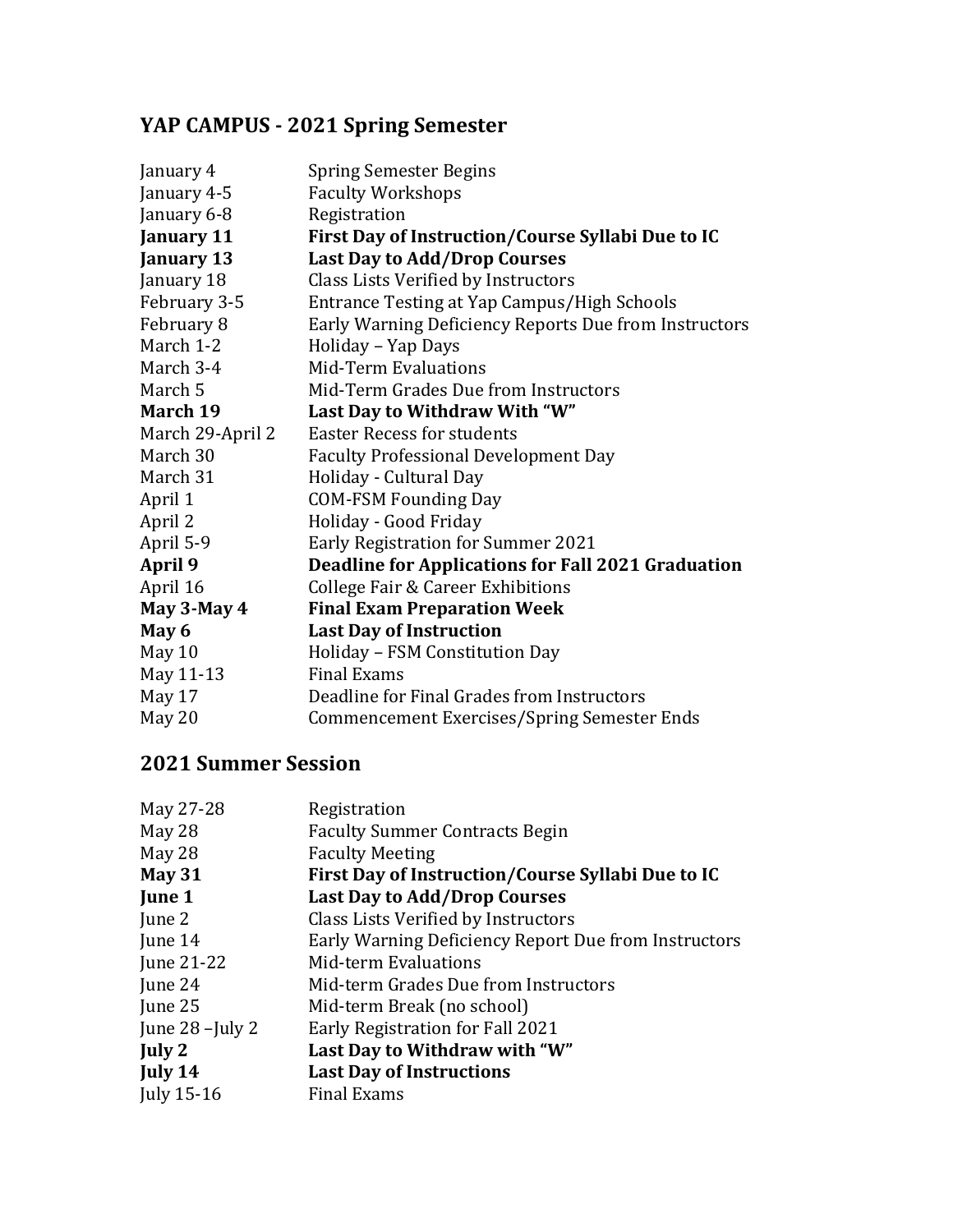# 2021-2022 Catalog Updates

#### **CHUUK CAMPUS – 2021 Fall Semester**

| August 2         | <b>Fall Semester Begins</b>                                 |
|------------------|-------------------------------------------------------------|
| August 3-4       | <b>Faculty Meetings</b>                                     |
| August 5-6       | <b>New Student Orientation</b>                              |
| August 9-10      | <b>Faculty Workshops</b>                                    |
| August 11-13     | <b>Regular Registration</b>                                 |
| <b>August 16</b> | First Day of Instruction/Course Syllabi Due to IC           |
| <b>August 18</b> | <b>Last Day to Add/Drop Courses</b>                         |
| August 23        | Class Lists Verified by Instructors                         |
| September 13     | Early Warning Deficiency Reports Due from Instructors       |
| October 1        | Holiday - Chuuk State Constitution Day                      |
| Oct. 4-5         | <b>Mid-term Evaluations</b>                                 |
| October 8        | Mid-term Grades Due from Instructors                        |
| October 15       | <b>Entrance Testing at Chuuk State Campus</b>               |
| October 22       | Last Day to Withdraw with "W"                               |
| October 25       | Holiday - United Nations Day (observed)                     |
| November 1-5     | Early Registration for Spring 2022                          |
| November 3       | Holiday - FSM Independence Day                              |
| November 5       | <b>Deadline for Applications for Spring 2022 Graduation</b> |
| November 11      | Holiday - Veterans Day                                      |
| November 25      | Holiday - Thanksgiving                                      |
| Nov. 29 - Dec. 3 | <b>Final Exam Preparation Week</b>                          |
| December 8       | <b>Last Day of Instruction</b>                              |
| Dec. 9,10, 13    | <b>Final Exams</b>                                          |
| December 14      | Deadline for Final Grades from Instructors                  |
| December 17      | Commencement Exercises/Fall Semester Ends                   |

|                 | November 15, 2021 Deadline for 2022 Spring Semester Application |
|-----------------|-----------------------------------------------------------------|
| January 3, 2022 | 2022 Spring Semester Begins                                     |
| January 3, 2022 | Deadline for 2022 Spring Semester Readmissions                  |
| May 25, 2022    | Deadline for 2022 Summer Readmissions                           |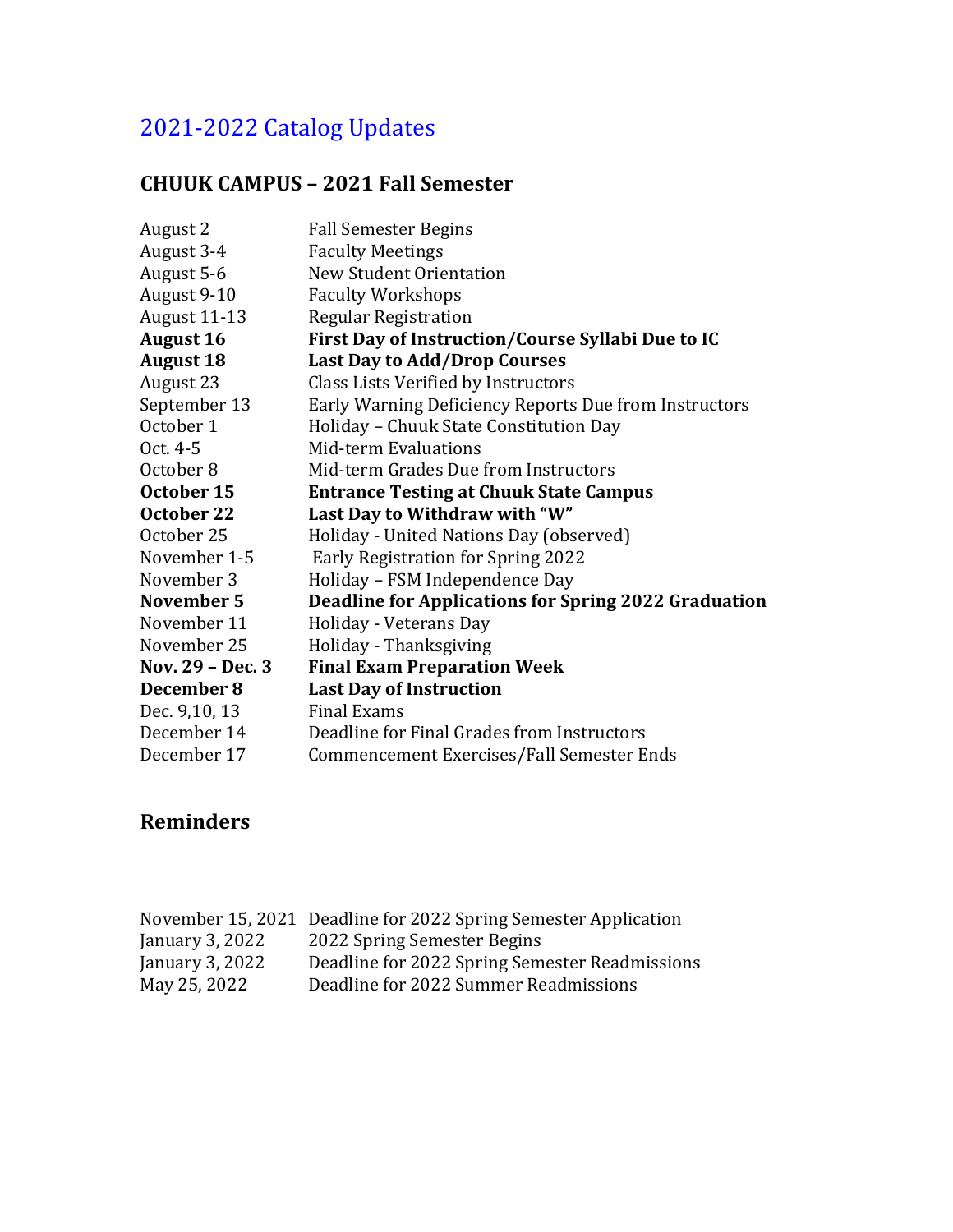## **CHUUK CAMPUS - 2022 Spring Semester**

| January 3         | <b>Spring Semester Begins</b>                             |
|-------------------|-----------------------------------------------------------|
| January 3-4       | <b>Faculty Workshops</b>                                  |
| January 5-7       | Registration                                              |
| <b>January 10</b> | First Day of Instruction/Course Syllabi Due to IC         |
| January 12        | <b>Last Day to Add/Drop Courses</b>                       |
| January 17        | Class Lists Verified by Instructors                       |
| January 26-Feb. 1 | Entrance Testing at Chuuk State Campuses/High Schools     |
| February 7        | Early Warning Deficiency Reports Due from Instructors     |
| Feb. 28-March 1   | Mid-term Evaluations                                      |
| March 4           | Mid-Term Grades Due from Instructors                      |
| March 18          | Last Day to Withdraw With "W"                             |
| March 31          | Holiday - Cultural Day                                    |
| April 1           | <b>COM-FSM Founding Day</b>                               |
| April 4-8         | <b>Early Registration for Summer 2022</b>                 |
| April 8           | <b>Deadline for Applications for Fall 2022 Graduation</b> |
| April 12-15       | <b>Easter Recess for students</b>                         |
| April 12          | <b>Faculty Professional Development Day</b>               |
| April 15          | Holiday - Good Friday                                     |
| April 22          | College Fair & Career Exhibitions                         |
| April 25-May 3    | <b>Final Exam Preparation Week</b>                        |
| May 3             | <b>Last Day of Instruction</b>                            |
| May 4-6           | <b>Final Exams</b>                                        |
| May 9             | Deadline for Final Grades from Instructors                |
| May 10            | Holiday - FSM Constitution Day                            |
| May 13            | <b>Commencement Exercises/Spring Semester Ends</b>        |
|                   |                                                           |

| May 26-27         | Registration                                         |
|-------------------|------------------------------------------------------|
| May 27            | <b>Faculty Summer Contracts Begin</b>                |
| May 27            | <b>Faculty Meeting</b>                               |
| May $30$          | First Day of Instruction/Course Syllabi Due to IC    |
| <b>May 31</b>     | Last Day to Add/Drop Courses                         |
| June 1            | Class Lists Verified by Instructors                  |
| June 13           | Early Warning Deficiency Report Due from Instructors |
| June 20-21        | Mid-term Evaluations                                 |
| June 23           | Mid-term Grades Due from Instructors                 |
| June 24           | Mid-term Break (no school)                           |
| June $27$ -July 1 | Early Registration for Fall 2022                     |
| July 1            | Last Day to Withdraw with "W"                        |
| July 12           | <b>Last Day of Instructions</b>                      |
| July 13-14        | <b>Final Exams</b>                                   |
| <b>AUGUST 1</b>   | <b>FALL 2022 BEGINS</b>                              |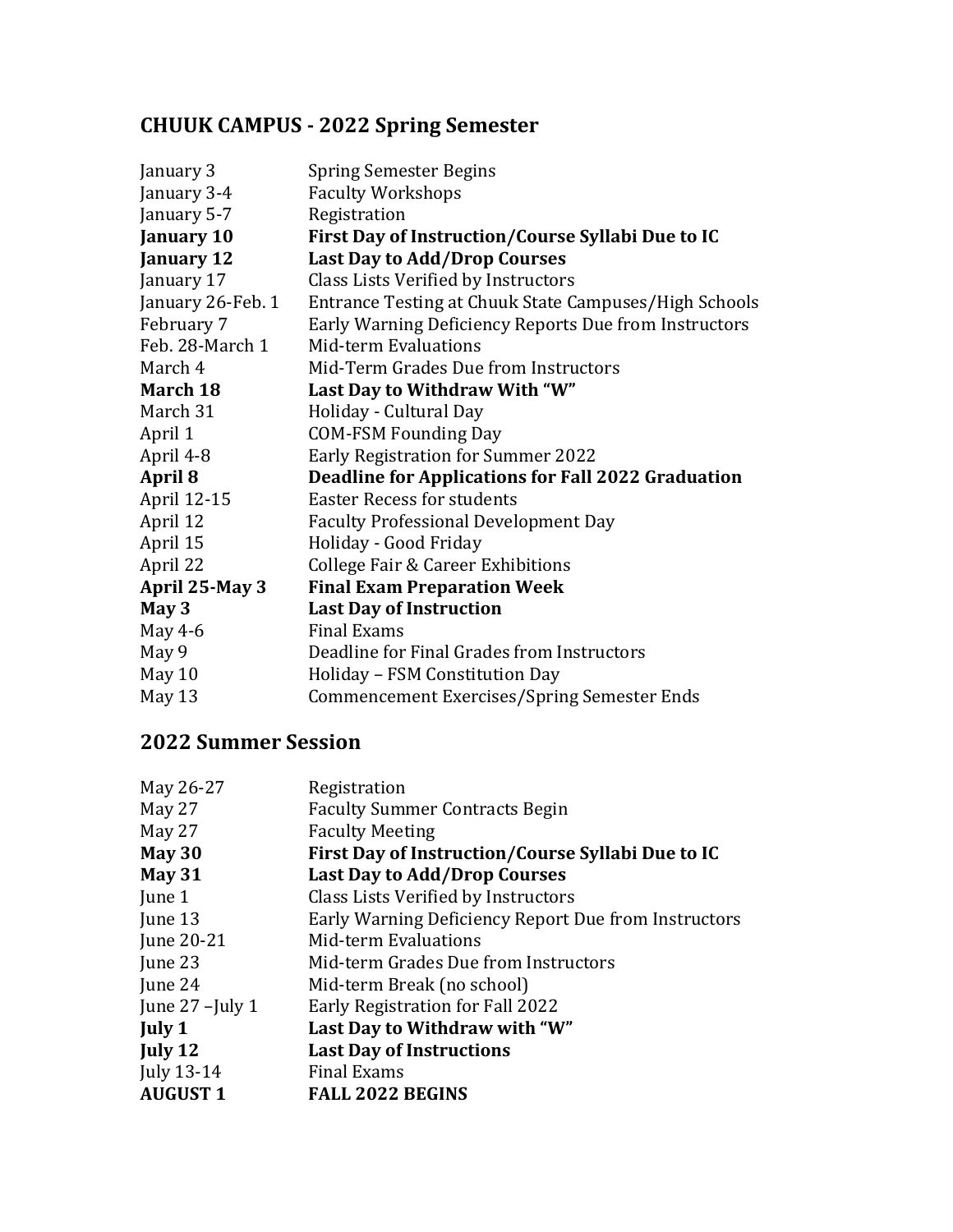## **KOSRAE CAMPUS - 2021 Fall Semester**

| August 2         | <b>Fall Semester Begins</b>                                 |
|------------------|-------------------------------------------------------------|
| August 3-4       | <b>Faculty Meetings</b>                                     |
| August 5-6       | <b>New Student Orientation</b>                              |
| August 9-10      | <b>Faculty Workshops</b>                                    |
| August 11-13     | <b>Regular Registration</b>                                 |
| <b>August 16</b> | First Day of Instruction/Course Syllabi Due to IC           |
| <b>August 18</b> | <b>Last Day to Add/Drop Courses</b>                         |
| August 20        | Holiday - Gospel Day (Observed)                             |
| August 23        | Class Lists Verified by Instructors                         |
| September 8      | Holiday - Kosrae Liberation Day                             |
| September 13     | Early Warning Deficiency Reports Due from Instructors       |
| Oct. 4-5         | Mid-term Evaluations                                        |
| October 8        | Mid-term Grades Due from Instructors                        |
| October 15       | <b>Entrance Testing at Kosrae State Campus</b>              |
| October 22       | Last Day to Withdraw with "W"                               |
| October 25       | Holiday - United Nations Day (observed)                     |
| November 1-5     | Early Registration for Spring 2022                          |
| November 3       | Holiday - FSM Independence Day                              |
| November 5       | <b>Deadline for Applications for Spring 2022 Graduation</b> |
| November 11      | Holiday - Veterans Day                                      |
| November 25      | Holiday - Thanksgiving                                      |
| Nov. 29 - Dec. 3 | <b>Final Exam Preparation Week</b>                          |
| December 8       | <b>Last Day of Instruction</b>                              |
| Dec. 9,10, 13    | <b>Final Exams</b>                                          |
| December 14      | Deadline for Final Grades from Instructors                  |
| December 17      | Commencement Exercises/Fall Semester Ends                   |

|                 | November 15, 2021 Deadline for 2022 Spring Semester Application |
|-----------------|-----------------------------------------------------------------|
| January 3, 2022 | 2022 Spring Semester Begins                                     |
| January 3, 2022 | Deadline for 2022 Spring Semester Readmissions                  |
| May 25, 2022    | Deadline for 2022 Summer Readmissions                           |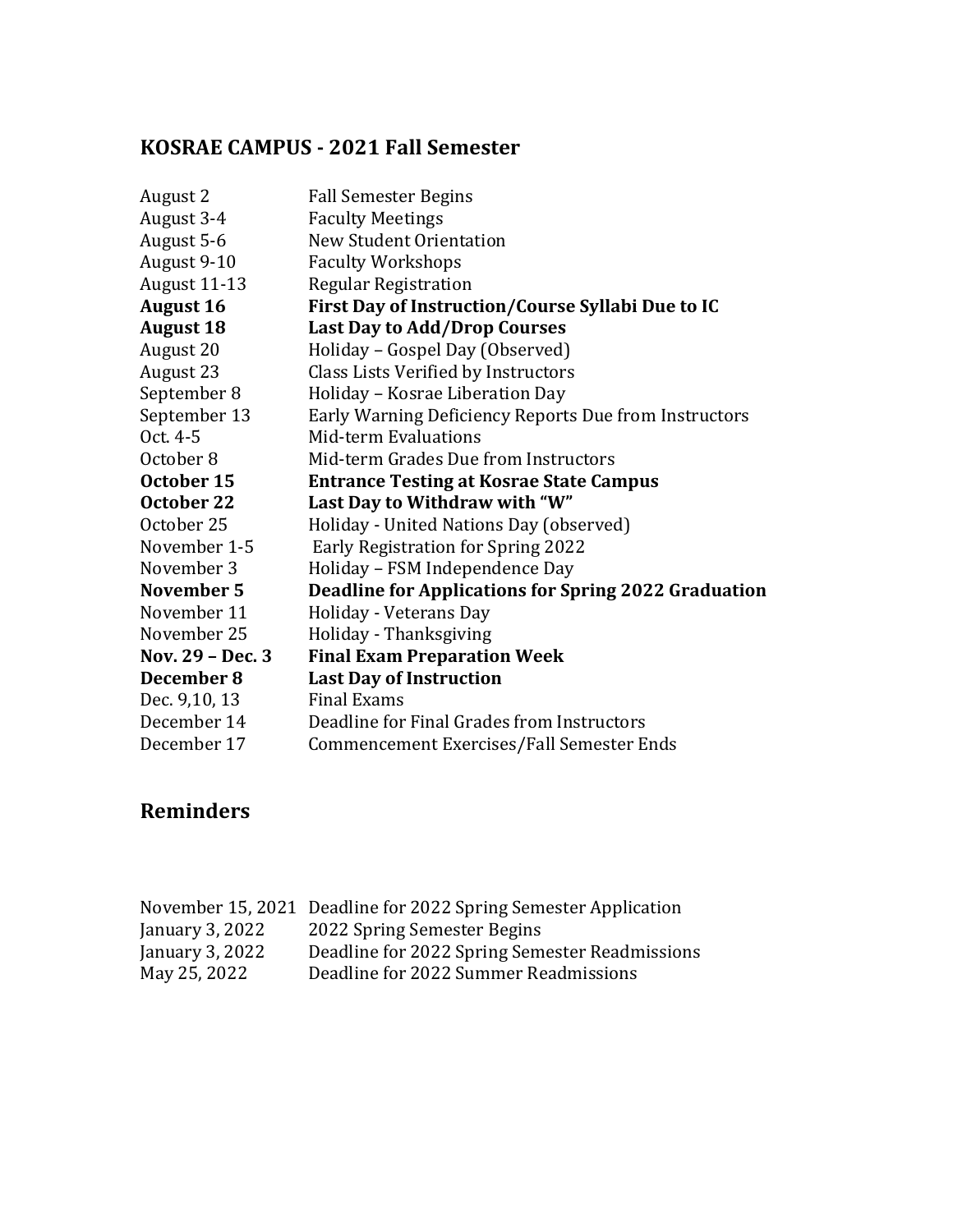## **KOSRAE CAMPUS - 2022 Spring Semester**

| January 3         | <b>Spring Semester Begins</b>                          |
|-------------------|--------------------------------------------------------|
| January 3-4       | <b>Faculty Workshops</b>                               |
| January 5-7       | Registration                                           |
| <b>January 10</b> | First Day of Instruction/Course Syllabi Due to IC      |
| <b>January 12</b> | <b>Last Day to Add/Drop Courses</b>                    |
| January 17        | Class Lists Verified by Instructors                    |
| January 24-25     | Entrance Testing at Kosrae State Campuses/High Schools |
| February 7        | Early Warning Deficiency Reports Due from Instructors  |
| Feb. 28-March 1   | <b>Mid-term Evaluations</b>                            |
| March 4           | Mid-Term Grades Due from Instructors                   |
| March 18          | Last Day to Withdraw With "W"                          |
| March 31          | Holiday - Cultural Day                                 |
| April 1           | <b>COM-FSM Founding Day</b>                            |
| April 4-8         | <b>Early Registration for Summer 2022</b>              |
| April 8           | Deadline for Applications for Fall 2022 Graduation     |
| April 11          | <b>College Fair &amp; Career Exhibitions</b>           |
| April 12-15       | <b>Easter Recess for students</b>                      |
| April 12          | <b>Faculty Professional Development Day</b>            |
| April 15          | Holiday - Good Friday                                  |
| April 25-May 3    | <b>Final Exam Preparation Week</b>                     |
| May 3             | <b>Last Day of Instruction</b>                         |
| May 4-6           | <b>Final Exams</b>                                     |
| May 9             | Deadline for Final Grades from Instructors             |
| May 10            | Holiday - FSM Constitution Day                         |
| May 13            | <b>Commencement Exercises/Spring Semester Ends</b>     |
|                   |                                                        |

| May 26-27         | Registration                                         |
|-------------------|------------------------------------------------------|
| May 27            | <b>Faculty Summer Contracts Begin</b>                |
| May 27            | <b>Faculty Meeting</b>                               |
| May $30$          | First Day of Instruction/Course Syllabi Due to IC    |
| <b>May 31</b>     | <b>Last Day to Add/Drop Courses</b>                  |
| June 1            | Class Lists Verified by Instructors                  |
| June 13           | Early Warning Deficiency Report Due from Instructors |
| June 20-21        | Mid-term Evaluations                                 |
| June 23           | Mid-term Grades Due from Instructors                 |
| June 24           | Mid-term Break (no school)                           |
| June $27$ -July 1 | Early Registration for Fall 2022                     |
| July 1            | Last Day to Withdraw with "W"                        |
| July 12           | <b>Last Day of Instructions</b>                      |
| July 13-14        | <b>Final Exams</b>                                   |
| <b>AUGUST 1</b>   | <b>FALL 2022 BEGINS</b>                              |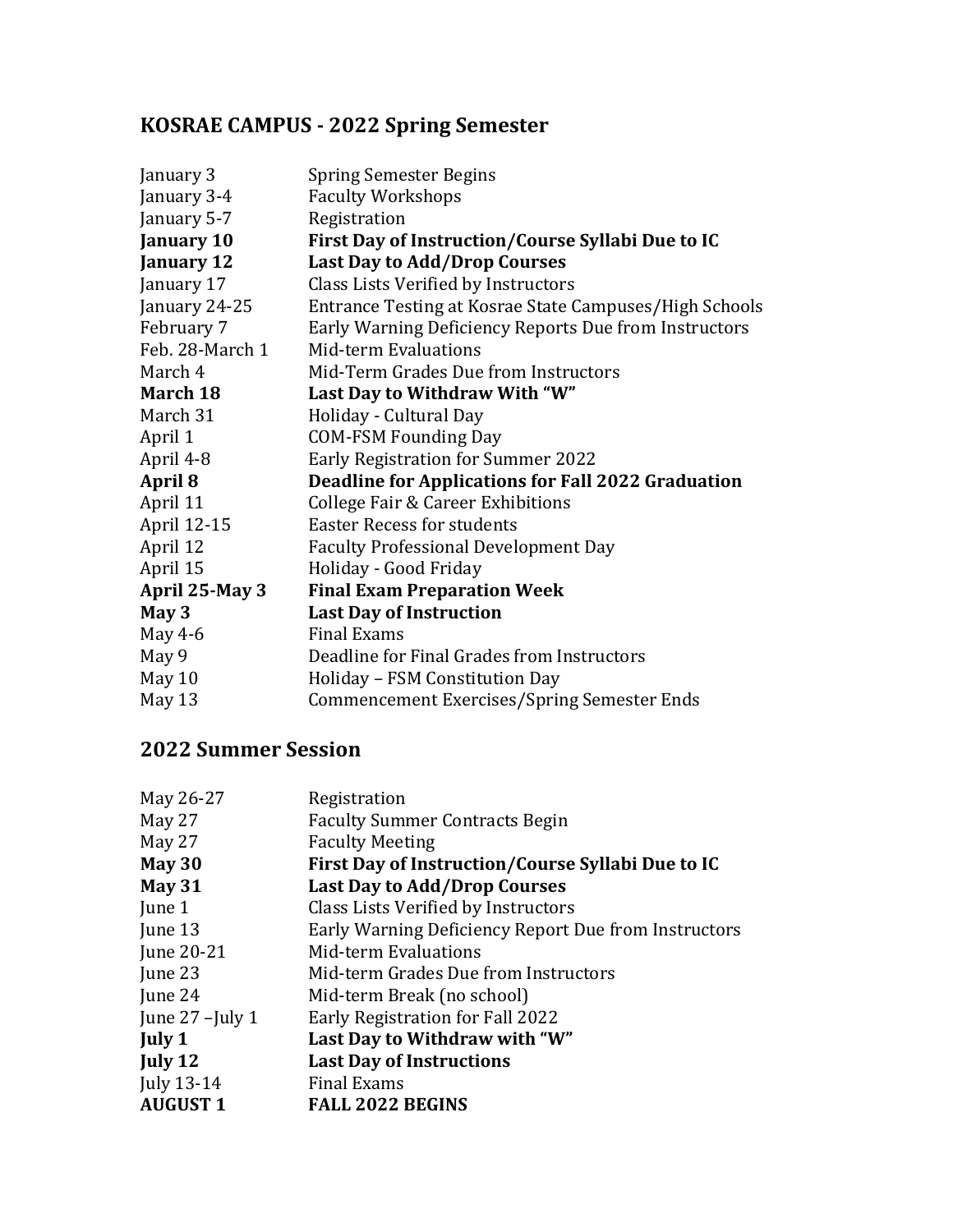### **NATIONAL & CAREER & TECHNICAL EDCUATION CENTER (CTEC)- 2021 Fall Semester**

| August 2         | <b>Fall Semester Begins</b>                                 |
|------------------|-------------------------------------------------------------|
| August 3-4       | <b>Faculty Meetings</b>                                     |
| August 5-6       | <b>New Student Orientation</b>                              |
| August 9-10      | <b>Faculty Workshops</b>                                    |
| August 11-13     | <b>Regular Registration</b>                                 |
| <b>August 16</b> | First Day of Instruction/Course Syllabi Due to IC           |
| <b>August 18</b> | <b>Last Day to Add/Drop Courses</b>                         |
| August 23        | Class Lists Verified by Instructors                         |
| August 27        | Convocation                                                 |
| September 10     | Holiday – Pohnpei Liberation Day (observed)                 |
| September 13     | Early Warning Deficiency Reports Due from Instructors       |
| Oct. 4-5         | <b>Mid-term Evaluations</b>                                 |
| October 8        | Mid-term Grades Due from Instructors                        |
| October 16       | <b>Entrance Testing at CTEC</b>                             |
| October 22       | Last Day to Withdraw with "W"                               |
| October 25       | Holiday - United Nations Day (observed)                     |
| November 1-5     | Early Registration for Spring 2020                          |
| November 3       | Holiday - FSM Independence Day                              |
| November 5       | <b>Deadline for Applications for Spring 2021 Graduation</b> |
| November 8       | Holiday - Pohnpei Constitution Day                          |
| November 11      | Holiday - Veterans Day                                      |
| Nov. 29 - Dec. 3 | <b>Final Exam Preparation Week</b>                          |
| December 8       | <b>Last Day of Instruction</b>                              |
| Dec. 9,10, 13    | <b>Final Exams</b>                                          |
| December 14      | Deadline for Final Grades from Instructors                  |
| December 17      | Commencement Exercises/Fall Semester Ends                   |

|                  | November 15, 2021 Deadline for 2022 Spring Semester Application |
|------------------|-----------------------------------------------------------------|
| January $3,2022$ | 2022 Spring Semester Begins                                     |
| January $3,2022$ | Deadline for 2022 Spring Semester Readmissions                  |
| May 25, 2022     | Deadline for 2022 Summer Readmissions                           |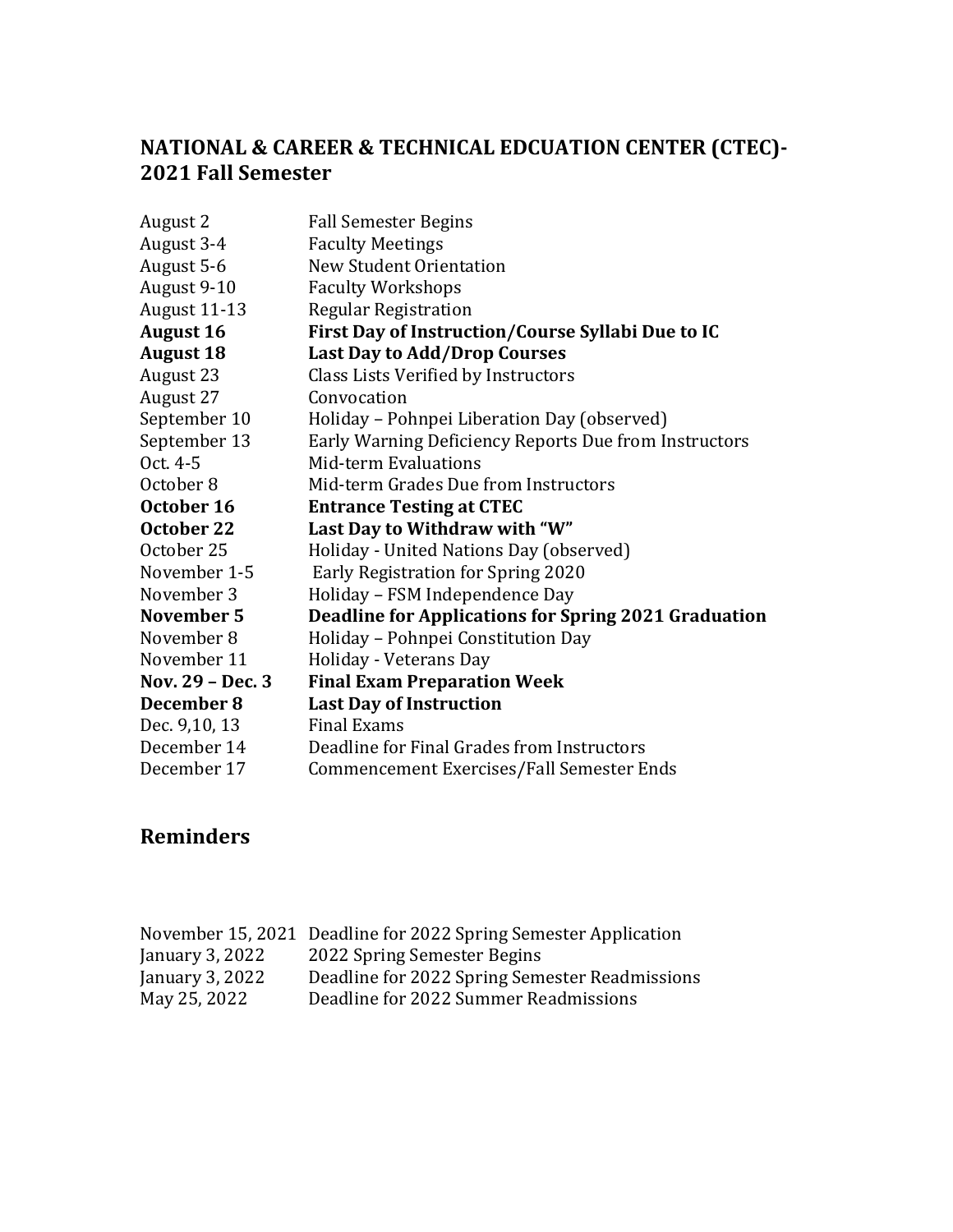### **NATIONAL & CAREER & TECHNICAL EDUCATION CENTER (CTEC)- 2022 Spring Semester**

| January 3         | <b>Spring Semester Begins</b>                         |
|-------------------|-------------------------------------------------------|
| January 3-4       | <b>Faculty Workshops</b>                              |
| January 5-7       | Registration                                          |
| <b>January 10</b> | First Day of Instruction/Course Syllabi Due to IC     |
| <b>January 12</b> | <b>Last Day to Add/Drop Courses</b>                   |
| January 17        | Class Lists Verified by Instructors                   |
| January 24-Feb. 5 | Entrance Testing at CTEC / Pohnpei High Schools       |
| February 7        | Early Warning Deficiency Reports Due from Instructors |
| Feb. 28-March 1   | Mid-term Evaluations                                  |
| March 4           | Mid-Term Grades Due from Instructors                  |
| March 18          | Last Day to Withdraw With "W"                         |
| March 31          | Holiday - Cultural Day                                |
| April 1           | <b>COM-FSM Founding Day</b>                           |
| April 4-8         | <b>Early Registration for Summer 2022</b>             |
| April 8           | Deadline for Applications for Fall 2022 Graduation    |
| April 12-15       | <b>Easter Recess for students</b>                     |
| April 12          | <b>Faculty Professional Development Day</b>           |
| April 15          | Holiday - Good Friday                                 |
| April 14 & 15     | College Fair & Career Exhibitions                     |
| April 25-May 3    | <b>Final Exam Preparation Week</b>                    |
| May 3             | <b>Last Day of Instruction</b>                        |
| May 4-6           | <b>Final Exams</b>                                    |
| May 9             | Deadline for Final Grades from Instructors            |
| May 10            | Holiday - FSM Constitution Day                        |
| May 13            | <b>Commencement Exercises/Spring Semester Ends</b>    |

| May 26-27         | Registration                                         |
|-------------------|------------------------------------------------------|
| May 27            | <b>Faculty Summer Contracts Begin</b>                |
| May 27            | <b>Faculty Meeting</b>                               |
| May $30$          | First Day of Instruction/Course Syllabi Due to IC    |
| <b>May 31</b>     | <b>Last Day to Add/Drop Courses</b>                  |
| June 1            | Class Lists Verified by Instructors                  |
| June 13           | Early Warning Deficiency Report Due from Instructors |
| June 20-21        | <b>Mid-term Evaluations</b>                          |
| June 23           | Mid-term Grades Due from Instructors                 |
| June 24           | Mid-term Break (no school)                           |
| June $27$ -July 1 | Early Registration for Fall 2022                     |
| July 1            | Last Day to Withdraw with "W"                        |
| July 12           | <b>Last Day of Instructions</b>                      |
| July 13-14        | <b>Final Exams</b>                                   |
| <b>AUGUST 1</b>   | <b>FALL 2022 BEGINS</b>                              |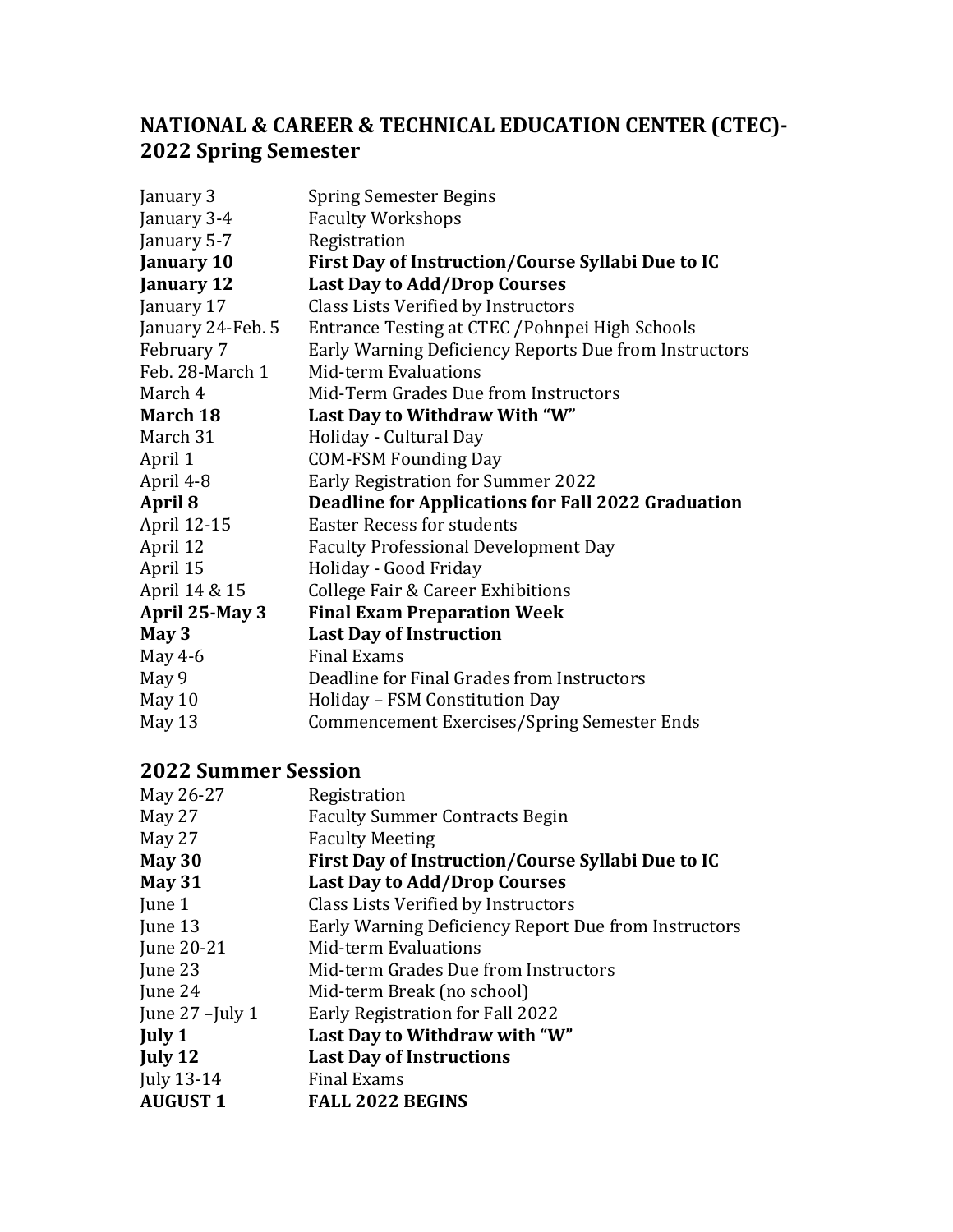## **YAP CAMPUS - 2021 Fall Semester**

| August 2            | <b>Fall Semester Begins</b>                                 |
|---------------------|-------------------------------------------------------------|
| August 3-4          | <b>Faculty Meetings</b>                                     |
| August 5-6          | <b>New Student Orientation</b>                              |
| August 9-10         | <b>Faculty Workshops</b>                                    |
| <b>August 11-13</b> | <b>Regular Registration</b>                                 |
| <b>August 16</b>    | First Day of Instruction/Course Syllabi Due to IC           |
| <b>August 18</b>    | <b>Last Day to Add/Drop Courses</b>                         |
| August 23           | Class Lists Verified by Instructors                         |
| September 13        | Early Warning Deficiency Reports Due from Instructors       |
| Oct. 4-5            | <b>Mid-term Evaluations</b>                                 |
| October 8           | Mid-term Grades Due from Instructors                        |
| October 15          | <b>Entrance Testing at Yap State Campus</b>                 |
| October 22          | Last Day to Withdraw with "W"                               |
| October 25          | Holiday - United Nations Day (observed)                     |
| November 1-5        | Early Registration for Spring 2022                          |
| November 3          | Holiday - FSM Independence Day                              |
| November 5          | <b>Deadline for Applications for Spring 2022 Graduation</b> |
| November 12         | Holiday - Veterans Day (observed)                           |
| Nov. 29 - Dec. 3    | <b>Final Exam Preparation Week</b>                          |
| December 6          | <b>Last Day of Instruction</b>                              |
| Dec. 7-9            | <b>Final Exams</b>                                          |
| December 13         | Deadline for Final Grades from Instructors                  |
| December 16         | Commencement Exercises/Fall Semester Ends                   |
| December 24         | Holiday - Yap State Constitution Day                        |
|                     |                                                             |

| November 15, 2021 Deadline for 2022 Spring Semester Application |
|-----------------------------------------------------------------|
| 2022 Spring Semester Begins                                     |
| Deadline for 2022 Spring Semester Readmissions                  |
| Deadline for 2022 Summer Readmissions                           |
|                                                                 |